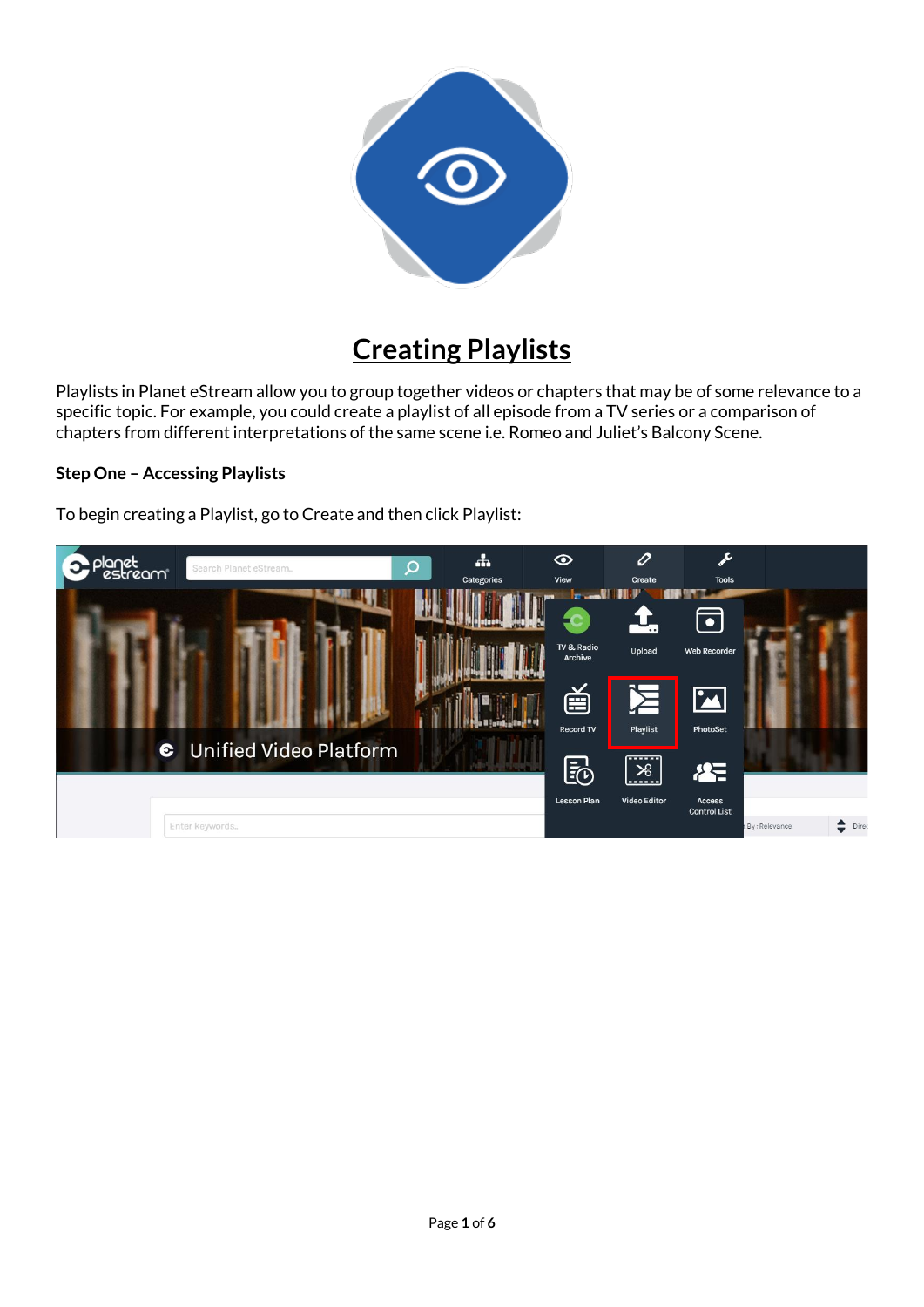## **Step Two – Creating a Playlist**

The following window will allow you to give your playlist a title and description and include any other metadata you may wish to add. Once you have assigned the details, click on **Create**.

| Create new Playlist                                    |                                                     |  |  |  |
|--------------------------------------------------------|-----------------------------------------------------|--|--|--|
| Details                                                | Options                                             |  |  |  |
| Title                                                  | Select the Publishing Policy for the Playlist to be |  |  |  |
| Film Studies                                           | added to.                                           |  |  |  |
| Description                                            | Local Content<br>٠                                  |  |  |  |
| A collection of films used as part of the Film Studies | Select to make the content private                  |  |  |  |
| assignments.                                           | Private                                             |  |  |  |
|                                                        | Select Categories to add this item to               |  |  |  |
| Tags                                                   | <b>Select Categories</b>                            |  |  |  |
| Films, Studies                                         | Set expiry date for media                           |  |  |  |
| Staff Only*                                            | dd/mm/yyyy                                          |  |  |  |
| yes no                                                 |                                                     |  |  |  |
| External access                                        |                                                     |  |  |  |
| yes no                                                 |                                                     |  |  |  |
| Certification                                          |                                                     |  |  |  |
|                                                        | cancel<br>Create                                    |  |  |  |

#### **Step Three – Adding Content**

Initially the Playlist will be empty as no content has been added to Playlist, yet. To start adding content, click on **Add Item to Playlist**.

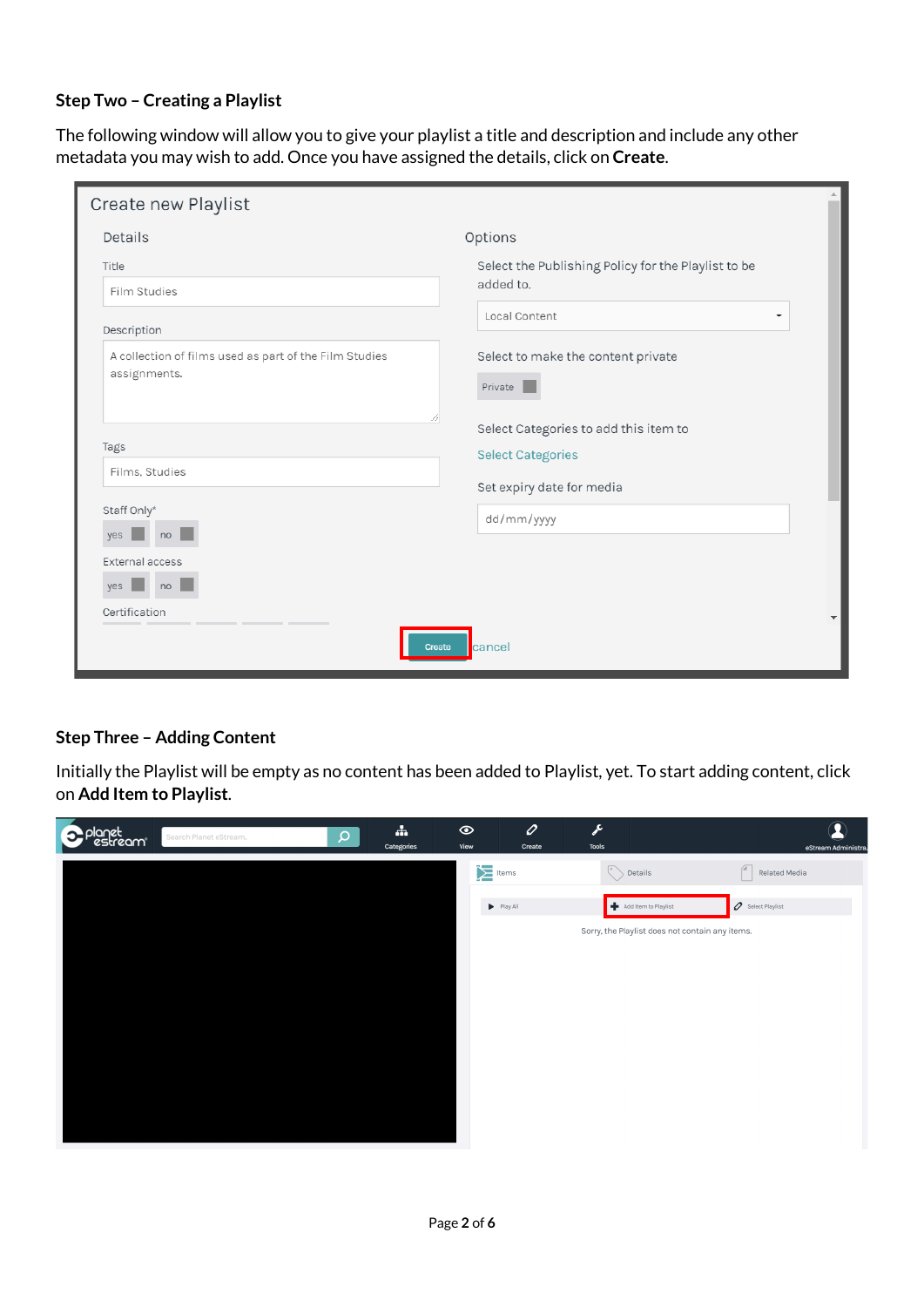You will be presented with a page where you are able to locate content to add your playlist. This window will display a search bar that you can use to find your content, it also allows you to make use of the search filters option in order for you to refine your searches.

|        |                 |                                                                       |                                                                                  | <b>COLLONIAL LIGHTIM</b>     |
|--------|-----------------|-----------------------------------------------------------------------|----------------------------------------------------------------------------------|------------------------------|
|        |                 | $\sum$ Items                                                          | Details                                                                          | Related Media                |
|        |                 |                                                                       |                                                                                  |                              |
|        |                 |                                                                       |                                                                                  | $\mathcal O$ Select Playlist |
|        | Enter keywords  | $\mathsf{Q}% _{T}$<br>$\downarrow$ $\frac{A}{Z}$ Order By : Relevance | $\begin{tabular}{ll} \quad \quad \text{Direction}: \text{Default} \end{tabular}$ | n any items.                 |
|        |                 |                                                                       | $\Theta$ Show Filters                                                            |                              |
|        |                 |                                                                       |                                                                                  |                              |
|        |                 |                                                                       |                                                                                  |                              |
|        |                 |                                                                       |                                                                                  |                              |
|        |                 |                                                                       |                                                                                  |                              |
|        |                 |                                                                       |                                                                                  |                              |
|        |                 |                                                                       |                                                                                  |                              |
|        |                 |                                                                       |                                                                                  |                              |
|        |                 |                                                                       |                                                                                  |                              |
|        |                 |                                                                       |                                                                                  |                              |
|        |                 |                                                                       |                                                                                  | $\mathbf{v}$                 |
|        |                 | Close                                                                 |                                                                                  |                              |
|        |                 |                                                                       |                                                                                  |                              |
|        | Send to Signage |                                                                       |                                                                                  |                              |
| nments | Notes           |                                                                       |                                                                                  |                              |

Once you have located content you are able to start adding it to your Playlist. To add the item into your Playlist, click on the (+) logo on the right-hand side of the item:

|                           |                                        | <u>rel 112</u>                                     |                                                                                                                  | <b>Detail</b>            |
|---------------------------|----------------------------------------|----------------------------------------------------|------------------------------------------------------------------------------------------------------------------|--------------------------|
|                           |                                        |                                                    |                                                                                                                  | ۸                        |
| jaws                      |                                        | $\downarrow$ $\frac{A}{2}$ Order By : Date<br>Q    | Direction : Default<br>€                                                                                         |                          |
| <b>Current Filters</b>    |                                        |                                                    |                                                                                                                  |                          |
| Show: Freeview Recordings |                                        |                                                    |                                                                                                                  |                          |
|                           |                                        |                                                    | $\Theta$ Show Filters                                                                                            |                          |
| $\rangle\rangle$<br>$\ll$ | 10<br>$\overline{\phantom{a}}$         |                                                    |                                                                                                                  | 2 items in 1 page        |
|                           | Jaws                                   |                                                    |                                                                                                                  |                          |
| <b>JAWS</b>               | $\bigcap$ Public<br>Added 3 months ago | D <sub>/3</sub> Freeview<br>Planet eStream Connect | Location : Local Content<br>Viewed: 6 times                                                                      |                          |
| 01:08:20                  | great white shark attacks. [S,AD]      |                                                    | Horror starring Roy Scheider and Richard Dreyfuss, 1975. The residents of Amity Island fight for survival when a | $\odot$                  |
|                           | Vot on the Hill                        |                                                    |                                                                                                                  | $\overline{\phantom{a}}$ |
|                           |                                        | <b>Close</b>                                       |                                                                                                                  |                          |
|                           |                                        |                                                    |                                                                                                                  |                          |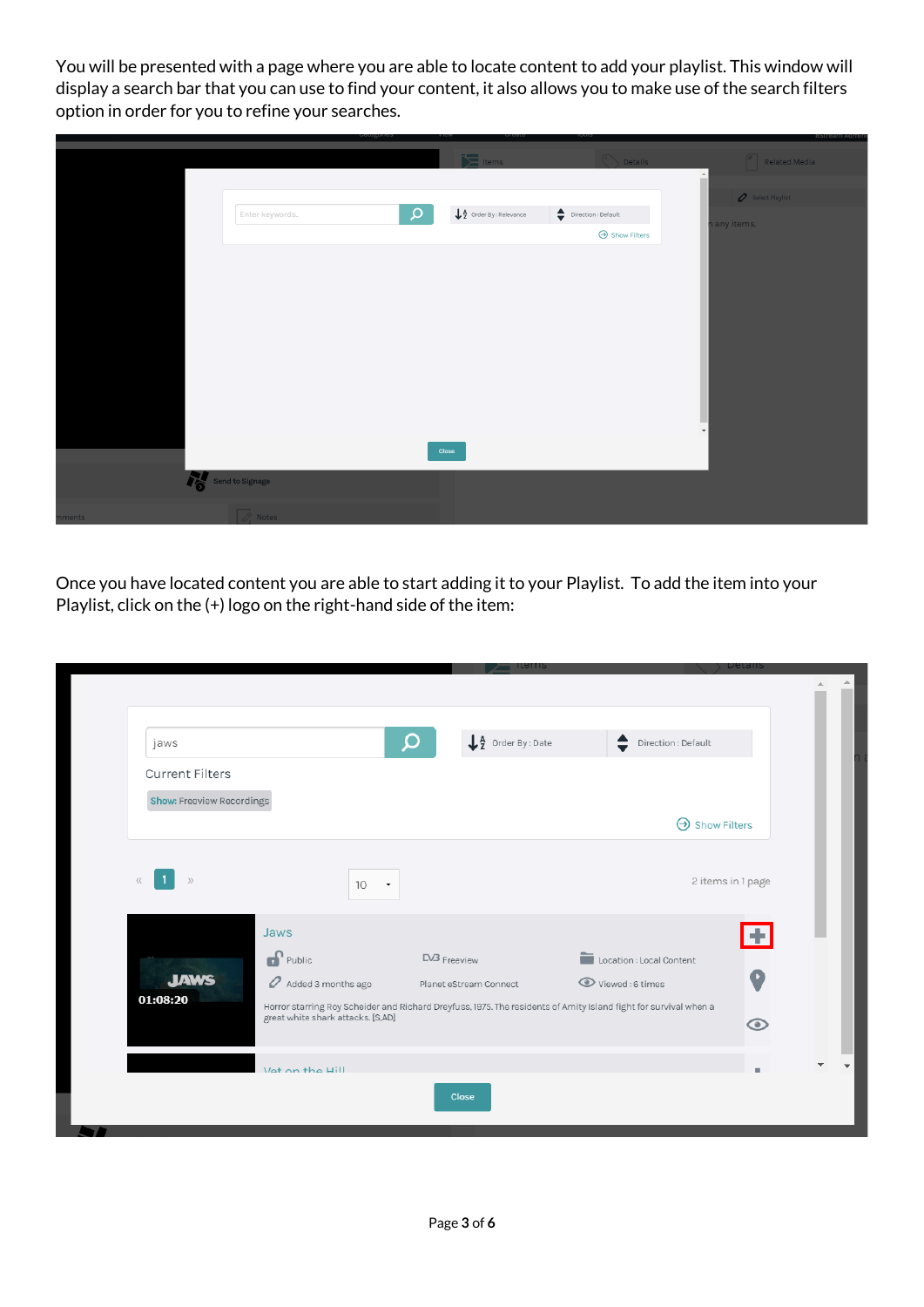You also have the ability to add a specific chapter of a video into your playlist too using the **Add Chapter** button, which is shaped like a balloon. This will show all of the chapters on a piece of content.

You can also preview the content before adding it to the Playlist by selecting the eye icon.

|                                       |                                     | <u>cenns</u>                                                                                                     |                          | Details              |
|---------------------------------------|-------------------------------------|------------------------------------------------------------------------------------------------------------------|--------------------------|----------------------|
|                                       |                                     |                                                                                                                  |                          |                      |
|                                       |                                     |                                                                                                                  |                          |                      |
| jaws                                  |                                     | $\downarrow$ $\frac{A}{2}$ Order By : Date<br>Q                                                                  | Direction : Default<br>≘ |                      |
| <b>Current Filters</b>                |                                     |                                                                                                                  |                          |                      |
| <b>Show: Freeview Recordings</b>      |                                     |                                                                                                                  |                          |                      |
|                                       |                                     |                                                                                                                  | Show Filters             |                      |
|                                       |                                     |                                                                                                                  |                          |                      |
| $\langle \langle$<br>$\rangle\rangle$ | 10<br>$\textcolor{red}{\textbf{v}}$ |                                                                                                                  | 2 items in 1 page        |                      |
|                                       |                                     |                                                                                                                  |                          |                      |
|                                       | Jaws                                |                                                                                                                  |                          |                      |
|                                       | $\mathbf{f}$ Public                 | D <sub>/3</sub> Freeview                                                                                         | Location : Local Content |                      |
| <b>JAWS</b>                           | Added 3 months ago                  | Planet eStream Connect                                                                                           | Viewed: 6 times          | $\overline{1}$       |
| 01:08:20                              | great white shark attacks. [S,AD]   | Horror starring Roy Scheider and Richard Dreyfuss, 1975. The residents of Amity Island fight for survival when a |                          | $\overline{\bullet}$ |
|                                       | Vot on the Hill                     |                                                                                                                  |                          |                      |
|                                       |                                     | <b>Close</b>                                                                                                     |                          |                      |
|                                       |                                     |                                                                                                                  |                          |                      |

Once the item is added to your Playlist, a message will appear in the top right which says **Item added to Playlist**. Once you are happy with all the content that has been added, click **Close**.

| tream" | Search Planet eStream |                           | $\frac{\pi}{\sin \theta}$<br>$\circ$<br>Categories | $\qquad \qquad \textcircled{\small \color{red} 2}$<br>View                                                       | 0<br>Create  | ىكە<br>Tools                                                          |                   |                              |                                                                                                                                                                                                                                                                | eStream Administr |
|--------|-----------------------|---------------------------|----------------------------------------------------|------------------------------------------------------------------------------------------------------------------|--------------|-----------------------------------------------------------------------|-------------------|------------------------------|----------------------------------------------------------------------------------------------------------------------------------------------------------------------------------------------------------------------------------------------------------------|-------------------|
|        |                       |                           |                                                    |                                                                                                                  | <b>Items</b> |                                                                       | <b>Details</b>    |                              | <u> The Common Second Common Second Common Second Common Second Common Second Common Second Common Second Common Second Common Second Common Second Common Second Common Second Common Second Common Second Common Second Common</u><br>Item added to Playlist |                   |
|        |                       |                           |                                                    |                                                                                                                  |              |                                                                       |                   | $\Delta$                     | Select Playlist                                                                                                                                                                                                                                                |                   |
|        |                       | jaws                      |                                                    | $\downarrow$ $\frac{A}{2}$ Order By : Date<br>$\alpha$                                                           |              | $\begin{tabular}{ll} \quad \textbf{Direction: Default} \end{tabular}$ |                   |                              |                                                                                                                                                                                                                                                                |                   |
|        |                       | <b>Current Filters</b>    |                                                    |                                                                                                                  |              |                                                                       |                   |                              |                                                                                                                                                                                                                                                                | 0                 |
|        |                       | Show: Freeview Recordings |                                                    |                                                                                                                  |              | Show Filters                                                          |                   |                              |                                                                                                                                                                                                                                                                |                   |
|        |                       |                           |                                                    |                                                                                                                  |              |                                                                       |                   |                              |                                                                                                                                                                                                                                                                |                   |
|        |                       | $\alpha$ 1                | 10                                                 | $\overline{\phantom{a}}$                                                                                         |              |                                                                       | 2 items in 1 page |                              |                                                                                                                                                                                                                                                                |                   |
|        |                       |                           | Jaws                                               |                                                                                                                  |              |                                                                       | ٠                 |                              |                                                                                                                                                                                                                                                                |                   |
|        |                       | <b>JAWS</b>               | $\mathbf{r}$ Public<br>Added 3 months ago          | $D/3$ Freeview<br>Planet eStream Connect                                                                         |              | Location : Local Content<br>Viewed: 6 times                           | 9                 |                              |                                                                                                                                                                                                                                                                |                   |
|        |                       | 01:08:20                  | great white shark attacks. [S,AD]                  | Horror starring Roy Scheider and Richard Dreyfuss, 1975. The residents of Amity Island fight for survival when a |              |                                                                       | $\odot$           |                              |                                                                                                                                                                                                                                                                |                   |
|        |                       |                           | Votion the Hill                                    |                                                                                                                  |              |                                                                       |                   | $\mathbf{v}$<br>$\mathbf{v}$ |                                                                                                                                                                                                                                                                |                   |
|        |                       |                           |                                                    | Close                                                                                                            |              |                                                                       |                   |                              |                                                                                                                                                                                                                                                                |                   |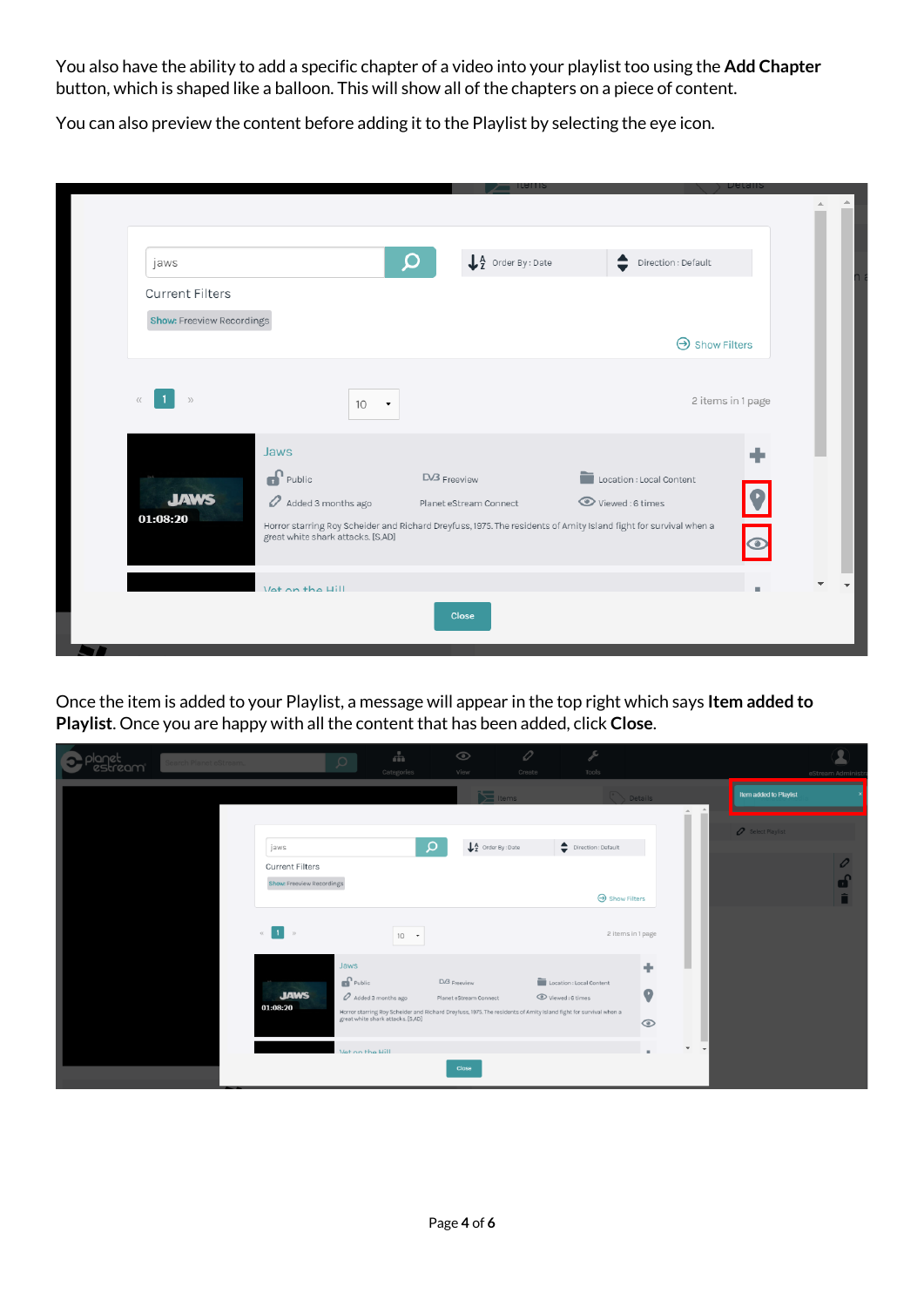#### **Step Four – Modifying the Playlist**

Now that thePlaylist has been created, there are a number of different functions that you allow you modify and enhance the Playlist. The pencil icon will allow you to rename the video within the Playlist.



The padlock icon located below will allow you to lock the item to the Playlist. Locking an item will make it available only within that particular Playlist, meaning that it can't be viewed anywhere else on your eStream site.



## If you wish to open an existing Playlist, use **Select Playlist**.

| Items                          | Details                               | Related Media   |
|--------------------------------|---------------------------------------|-----------------|
| $\blacktriangleright$ Play All | Add Item to Playlist<br>÷             | Select Playlist |
| 35,649<br><b>JAWS</b>          | Jaws<br>Freeview Recording<br>1:08:20 |                 |